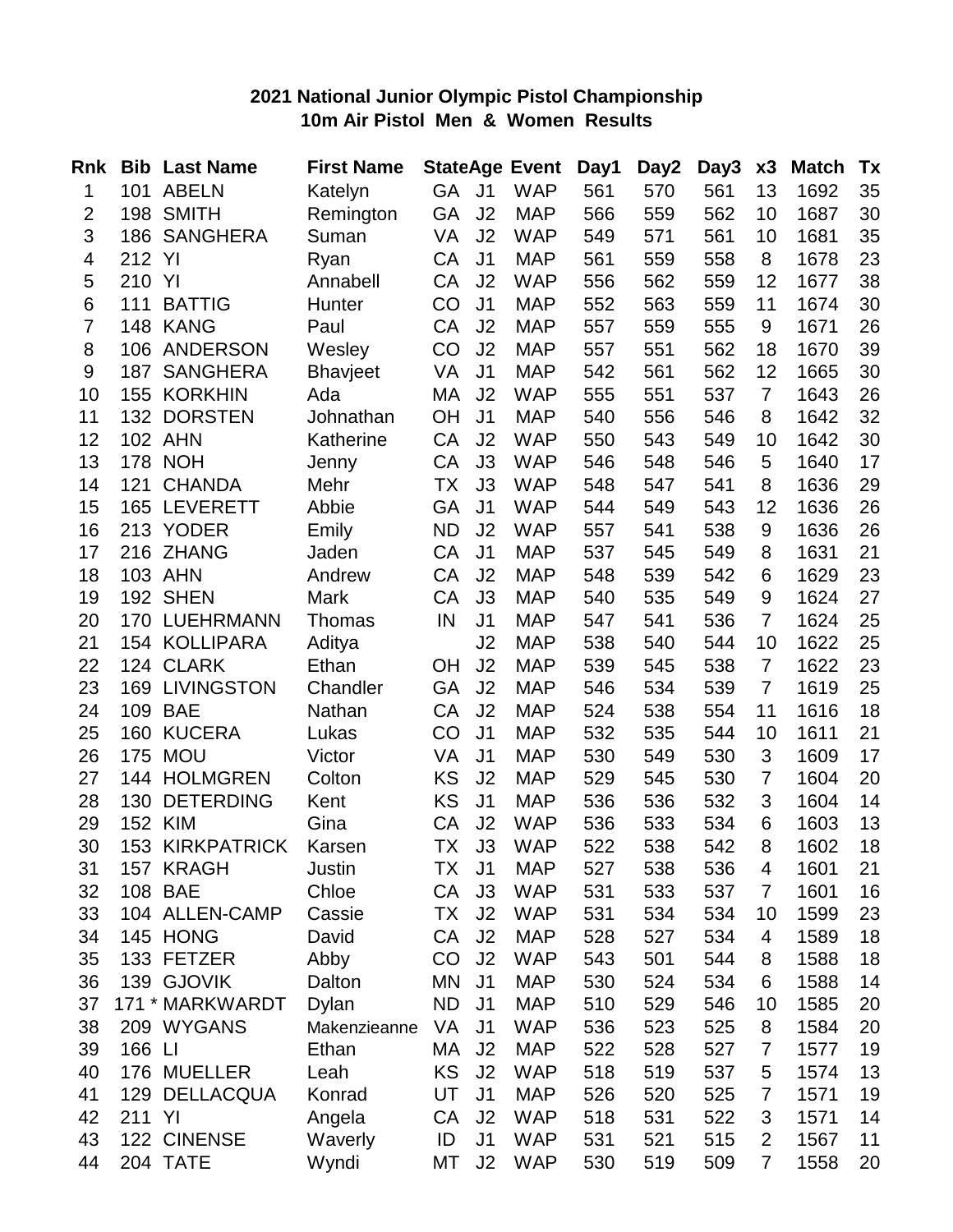| 45 | 135 | <b>FLEMING</b>              | Sean           | СA        | J <sub>1</sub> | <b>MAP</b> | 517 | 509 | 530 | 4              | 1556 | 10              |
|----|-----|-----------------------------|----------------|-----------|----------------|------------|-----|-----|-----|----------------|------|-----------------|
| 46 | 177 | <b>NEVIN</b>                | Soraya         | MI        | J <sub>1</sub> | <b>WAP</b> | 523 | 519 | 510 | $\overline{2}$ | 1552 | 13              |
| 47 | 173 | <b>MOORE</b>                | Thomas         | CO        | J <sub>2</sub> | <b>MAP</b> | 515 | 516 | 521 | 5              | 1552 | 11              |
| 48 |     | 162 LAING                   | <b>Brennan</b> | MI        | J2             | <b>MAP</b> | 525 | 509 | 517 | 3              | 1551 | 10              |
| 49 | 119 | <b>CAMP</b>                 | Camryn         | <b>TX</b> | J <sub>2</sub> | <b>WAP</b> | 508 | 529 | 509 | 11             | 1546 | 20              |
| 50 | 168 | <b>LITTLE</b>               | Robert         | ТX        | J <sub>1</sub> | <b>MAP</b> | 511 | 514 | 520 | 6              | 1545 | 17              |
| 51 | 184 | <b>REGALA</b>               | William        | VA        | J3             | <b>MAP</b> | 517 | 512 | 515 | 4              | 1544 | 12              |
| 52 | 113 | <b>BENFIELD</b>             | Keegan         | UT        | J <sub>1</sub> | <b>MAP</b> | 512 | 511 | 520 | 5              | 1543 | 18              |
| 53 | 191 | <b>SHEA</b>                 | Connor         | VA        | J2             | <b>MAP</b> | 508 | 514 | 520 | $\overline{2}$ | 1542 | 10              |
| 54 | 158 | <b>KRAUCHANKA</b>           | Kanstantsin    | MA        | J <sub>2</sub> | <b>MAP</b> | 509 | 509 | 523 | $\overline{7}$ | 1541 | 23              |
| 55 | 140 | <b>GJOVIK</b>               | Saige          | <b>MN</b> | J2             | <b>WAP</b> | 502 | 513 | 525 | $\overline{7}$ | 1540 | 20              |
| 56 | 172 | <b>MEYER</b>                | Kayla          | <b>TX</b> | J2             | <b>WAP</b> | 498 | 519 | 515 | 10             | 1532 | 19              |
| 57 | 114 | <b>BERRY</b>                | Justin         | VA        | J <sub>2</sub> | <b>MAP</b> | 507 | 500 | 523 | 4              | 1530 | 12              |
| 58 | 163 | <b>LANGERAK</b>             | Evan           | <b>MN</b> | J2             | <b>MAP</b> | 502 | 516 | 512 | 3              | 1530 | 11              |
| 59 | 195 | <b>SIWKO</b>                | Gerik          | FL        | J <sub>1</sub> | <b>MAP</b> | 507 | 507 | 515 | 3              | 1529 | 13              |
| 60 | 156 | <b>KOWALSKI</b>             | Alan           | AZ        | J <sub>1</sub> | <b>MAP</b> | 513 | 504 | 511 | 3              | 1528 | 8               |
| 61 | 149 | <b>KASSA</b>                | Julia          | <b>AZ</b> | J <sub>1</sub> | <b>WAP</b> | 482 | 521 | 521 | 3              | 1524 | $\,8\,$         |
| 62 | 143 | <b>HALTIWANGER Clarissa</b> |                | <b>SC</b> | J2             | <b>WAP</b> | 505 | 509 | 509 | 4              | 1523 | 9               |
| 63 | 107 | <b>BADGLEY</b>              | Laney          | <b>NE</b> | J <sub>1</sub> | <b>WAP</b> | 500 | 511 | 507 | 4              | 1518 | 12              |
| 64 | 105 | <b>ALVAREZ</b>              | Christina      | VA        | J <sub>2</sub> | <b>WAP</b> | 501 | 508 | 507 | 3              | 1516 | $9\,$           |
| 65 | 196 | <b>SLAUBAUGH</b>            | Kaitlin        | <b>ND</b> | J <sub>1</sub> | <b>WAP</b> | 503 | 501 | 510 | 5              | 1514 | 12              |
| 66 | 123 | <b>CINENSE</b>              | Sarah          | ID        | J2             | <b>WAP</b> | 513 | 497 | 503 | 7              | 1513 | 16              |
| 67 | 125 | <b>CLONINGER</b>            | Rebecca        | <b>MT</b> | J <sub>1</sub> | <b>WAP</b> | 502 | 499 | 507 | 6              | 1508 | 13              |
| 68 |     | 112 BEDORD                  | <b>Bryce</b>   | МT        | J2             | <b>MAP</b> | 500 | 503 | 500 | 5              | 1503 | 13              |
| 69 | 138 | <b>GIBSON</b>               | Dakota         | МT        | J2             | <b>WAP</b> | 503 | 493 | 504 | 4              | 1500 | 12              |
| 70 | 182 | <b>POOLE</b>                | Cooper         | <b>OH</b> | J <sub>1</sub> | <b>MAP</b> | 504 | 496 | 500 | 1              | 1500 | $\overline{4}$  |
| 71 | 128 | <b>CRAWFORD</b>             | Vivien         | ME        | J2             | <b>WAP</b> | 498 | 488 | 509 | 4              | 1495 | 13              |
| 72 | 127 | <b>COSGROVE</b>             | Emily          | <b>NY</b> | J2             | <b>WAP</b> | 484 | 507 | 501 | 8              | 1492 | 17              |
| 73 | 151 | <b>KIM</b>                  | Abraham        | МA        | J <sub>2</sub> | <b>MAP</b> | 505 | 487 | 500 | 0              | 1492 | $6\phantom{1}6$ |
| 74 | 126 | <b>CONVERSE</b>             | Andrew         | CO        | J <sub>2</sub> | <b>MAP</b> | 478 | 496 | 514 | $\overline{7}$ | 1488 | 13              |
| 75 | 117 | <b>BRADLEY</b>              | Willow         | MA        | J2             | <b>WAP</b> | 488 | 499 | 499 | $\overline{2}$ | 1486 | $\overline{7}$  |
| 76 |     | <b>161 KULL</b>             | Mia            | MI        | J <sub>2</sub> | <b>WAP</b> | 486 | 503 | 496 | 4              | 1485 | 15              |
| 77 | 147 | <b>JARDINES</b>             | Ethan          | VA        | J <sub>1</sub> | <b>MAP</b> | 489 | 491 | 505 | $\overline{2}$ | 1485 | 9               |
| 78 | 179 | <b>NOTHNAGLE</b>            | Valerie        | PA        | J3             | <b>WAP</b> | 489 | 491 | 501 | 4              | 1481 | 10              |
| 79 | 141 | <b>GREENHAW</b>             | Ethan          | VA        | J <sub>1</sub> | <b>MAP</b> | 489 | 489 | 500 | 3              | 1478 | 6               |
| 80 | 205 | <b>TORRENCE</b>             | Megan          | CO        | J <sub>2</sub> | <b>WAP</b> | 492 | 483 | 496 | 4              | 1471 | 14              |
| 81 |     | 208 WILLITS                 | Cameron        | AZ        | J <sub>1</sub> | <b>MAP</b> | 500 | 485 | 485 | 4              | 1470 | 9               |
| 82 |     | 142 HAIBY                   | Kaytlin        | <b>MN</b> | J <sub>2</sub> | <b>WAP</b> | 479 | 481 | 509 | 5              | 1469 | 10              |
| 83 |     | 183 POULIN                  | Samuel         | MЕ        | J3             | <b>MAP</b> | 494 | 482 | 491 | 1              | 1467 | 4               |
| 84 |     | 110 BAGASRA                 | Ammar          | МA        | J3             | <b>MAP</b> | 480 | 491 | 489 | 4              | 1460 | 5               |
| 85 |     | 146* IOFFE                  | Grace          | <b>CT</b> | J <sub>2</sub> | <b>WAP</b> | 494 | 486 | 478 | $\overline{2}$ | 1458 | 10              |
| 86 |     | 197 SLAUBAUGH               | Kyla           | <b>ND</b> | J <sub>2</sub> | <b>WAP</b> | 484 | 482 | 488 | $\overline{2}$ | 1454 | 8               |
| 87 |     | 137 GALKA                   | Alexander      | <b>NY</b> | J3             | <b>MAP</b> | 496 | 467 | 491 | $\mathbf 0$    | 1454 | $\overline{7}$  |
| 88 |     | 167 LINN                    | William        | CO        | J <sub>2</sub> | <b>MAP</b> | 484 | 487 | 474 | 5              | 1445 | 12              |
| 89 |     | 150 KASSA                   | Theodore       | AZ        | J <sub>1</sub> | <b>MAP</b> | 482 | 485 | 469 | 1              | 1436 | 11              |
| 90 | 188 | <b>SCHOENDUBE</b>           | Alaina         | CO        | J3             | <b>WAP</b> | 496 | 454 | 485 | 4              | 1435 | 11              |
| 91 |     | 193 SHORTRIDGE              | Ayden          | MO        | J <sub>2</sub> | <b>MAP</b> | 471 | 490 | 467 | $\overline{2}$ | 1428 | 5               |
| 92 |     | 215 ZHANG                   | Kathy          | DL        | J2             | <b>WAP</b> | 480 | 461 | 483 | $\overline{2}$ | 1424 | 8               |
|    |     |                             |                |           |                |            |     |     |     |                |      |                 |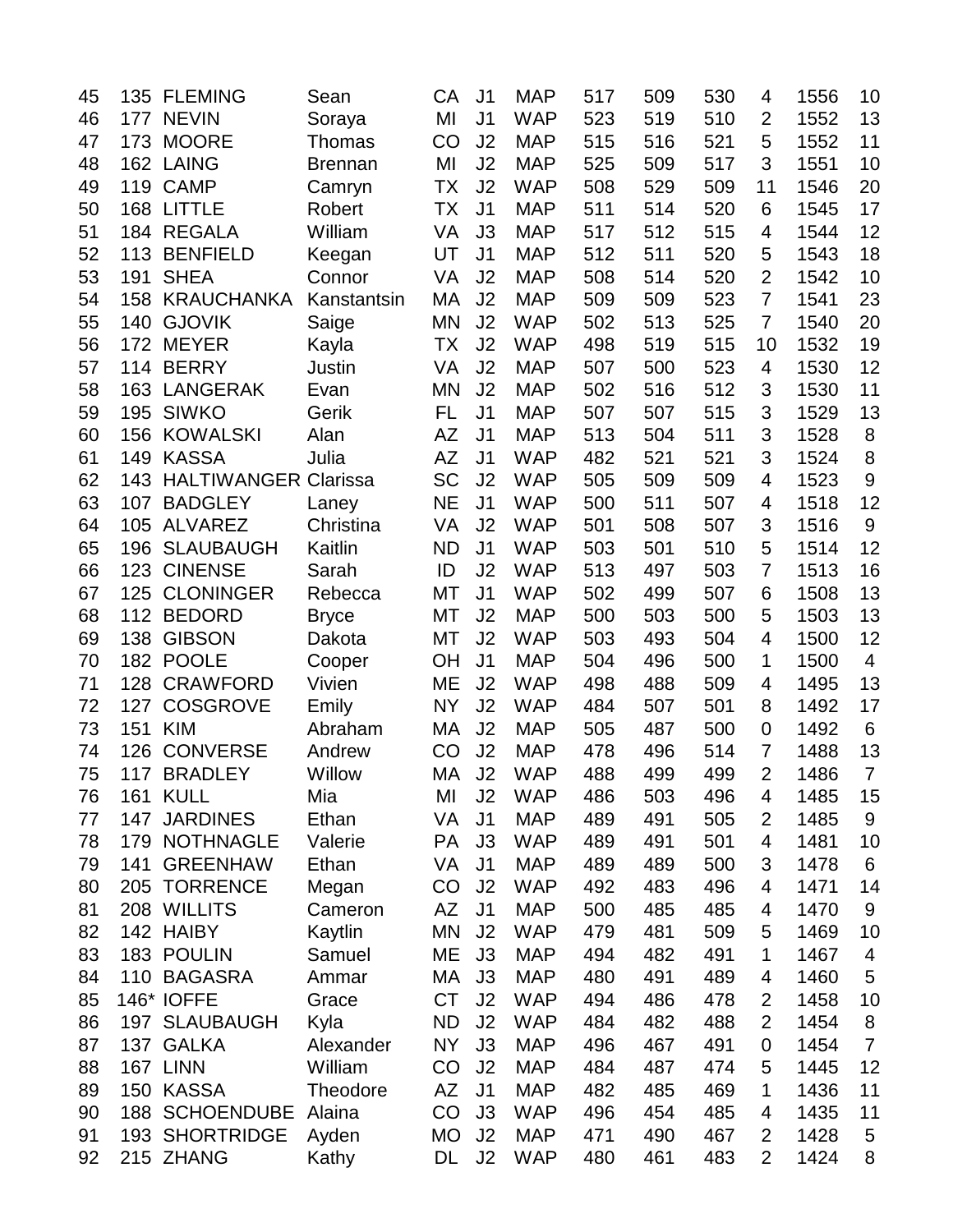| 93  |     | 174 MOORE         | Caleb        | CO        | J1             | <b>MAP</b> | 456 | 486 | 480 | 2              | 1422 | $\overline{4}$ |
|-----|-----|-------------------|--------------|-----------|----------------|------------|-----|-----|-----|----------------|------|----------------|
| 94  | 136 | <b>FOSHEE</b>     | Lindsey      | AK        | J <sub>1</sub> | <b>WAP</b> | 454 | 475 | 492 | 3              | 1421 | 11             |
| 95  | 134 | <b>FLEMING</b>    | Mia          | <b>CA</b> | J <sub>2</sub> | <b>WAP</b> | 470 | 460 | 491 | $\overline{2}$ | 1421 | 5              |
| 96  | 199 | <b>SMITH</b>      | Ashleigh     | MI        | J2             | <b>WAP</b> | 475 | 468 | 463 | 1              | 1406 | 7              |
| 97  | 203 | <b>SYLVIA</b>     | Ava          | CO        | J2             | <b>WAP</b> | 475 | 470 | 447 | 1              | 1392 | 9              |
| 98  | 181 | <b>PONDER</b>     | Robert       | GA        | J2             | <b>MAP</b> | 478 | 477 | 434 | 3              | 1389 | 6              |
| 99  | 116 | <b>BIRD</b>       | Henry        | KS        | J3             | <b>MAP</b> | 451 | 476 | 462 | 1              | 1389 | $\overline{4}$ |
| 100 | 164 | <b>LEHMKUHLER</b> | Kylee        | <b>NE</b> | J <sub>1</sub> | <b>WAP</b> | 468 | 453 | 457 | 4              | 1378 | 11             |
| 101 | 200 | <b>SMITH</b>      | Aubreigh     | MI        | J3             | <b>WAP</b> | 478 | 452 | 448 | 1              | 1378 | 6              |
| 102 | 189 | <b>SEILER</b>     | Larissa      | MI        | J2             | <b>WAP</b> | 441 | 448 | 478 | 4              | 1367 | 8              |
| 103 | 120 | <b>CERRONE</b>    | Landon       | VA        | J3             | <b>MAP</b> | 450 | 440 | 475 | 3              | 1365 | 11             |
| 104 | 201 | <b>STROUSE</b>    | Tristan      | AK        | J3             | <b>MAP</b> | 459 | 444 | 459 | $\overline{2}$ | 1362 | $\overline{7}$ |
| 105 | 214 | <b>YODER</b>      | Alexis       | <b>ND</b> | J3             | <b>WAP</b> | 453 | 450 | 457 | 1              | 1360 | 3              |
| 106 | 190 | <b>SEVILLA</b>    | Enmanuelle   | <b>SC</b> | J <sub>1</sub> | <b>MAP</b> | 430 | 459 | 463 | 1              | 1352 | $\overline{4}$ |
| 107 | 131 | <b>DONG</b>       | Adney        | CA        | J2             | <b>MAP</b> | 446 | 453 | 446 | $\overline{2}$ | 1345 | $\overline{7}$ |
| 108 | 202 | <b>SULLIVAN</b>   | George       | МA        | J2             | <b>MAP</b> | 404 | 455 | 479 | 0              | 1338 | 4              |
| 109 | 118 | <b>BRENNAN</b>    | Zachary      | МA        | J <sub>2</sub> | <b>MAP</b> | 437 | 442 | 451 | 0              | 1330 | 3              |
| 110 | 206 | <b>VEATCH</b>     | Dot          | CO        | J3             | <b>WAP</b> | 459 | 428 | 428 | 0              | 1315 | 3              |
| 111 | 115 | <b>BERRY</b>      | Haley        | VA        | J3             | <b>WAP</b> | 420 | 444 | 447 | 1              | 1311 | 6              |
| 112 | 194 | <b>SINGH</b>      | Saanvi       | IL        | J3             | <b>WAP</b> | 422 | 396 | 426 | $\overline{2}$ | 1244 | $\overline{4}$ |
| 113 | 180 | <b>PAUTZKE</b>    | Isabella     | CO        | J3             | <b>WAP</b> | 431 | 396 | 389 | $\overline{0}$ | 1216 | 3              |
| 114 |     | <b>159 KREB</b>   | <b>Brahm</b> | CO        | J <sub>2</sub> | <b>MAP</b> | 471 | 466 | dns |                | 937  | 4              |

\* Competitor 171 received 2 pt penalty Day 1 per rule 6.7.9

\* Competitor 146 received 2 pt penalty Day 3 per rule 6.7.9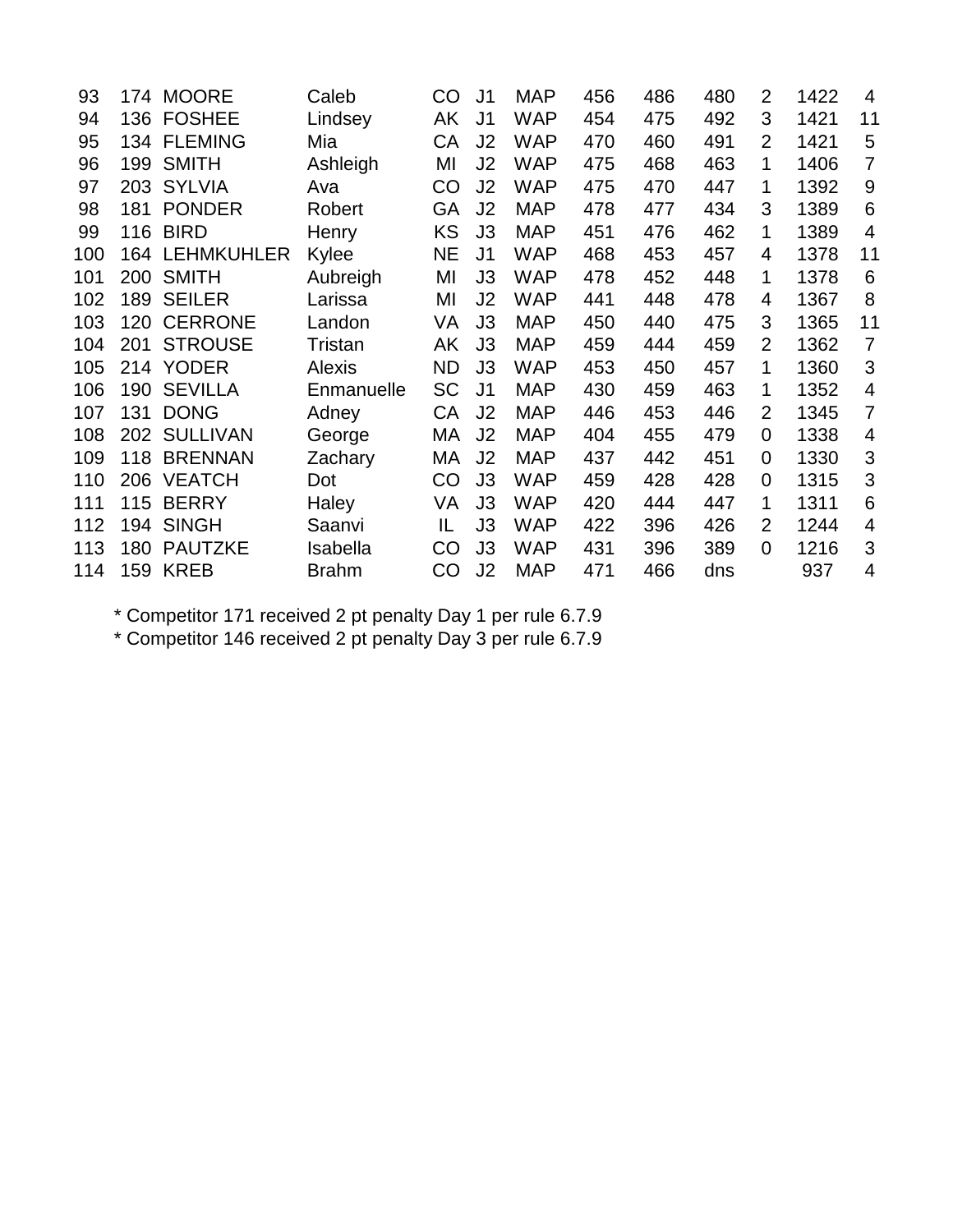### **2021 National Junior Olympic Pistol Championship 10m Air Pistol Men Results**

|                         | <b>Champion</b><br>2nd Place<br>3rd Place                        |                       |                                                                   |                                       | <b>Remington Smith</b><br>Ryan Yi<br><b>Hunter Battig</b> |            |            |                       |       |                |                      |           |  |
|-------------------------|------------------------------------------------------------------|-----------------------|-------------------------------------------------------------------|---------------------------------------|-----------------------------------------------------------|------------|------------|-----------------------|-------|----------------|----------------------|-----------|--|
|                         | <b>J2 Champion</b><br><b>J2 2nd Place</b><br><b>J2 3rd Place</b> |                       |                                                                   | <b>Paul Kang</b><br><b>Andrew Ahn</b> | <b>Wesley Anderson</b>                                    |            |            |                       |       |                | 1671<br>1670<br>1629 |           |  |
|                         | <b>J3 Champion</b><br><b>J3 2nd Place</b><br><b>J3 3rd Place</b> |                       | <b>Mark Shen</b><br><b>William Regala</b><br><b>Samuel Poulin</b> |                                       |                                                           |            |            |                       |       |                |                      |           |  |
|                         | <b>Rank Bib Last Name</b>                                        | <b>First Name</b>     | ST                                                                | Age                                   | Day1                                                      | Day2       | Day3       | <b>Match Final FP</b> |       |                | <b>Total</b>         | <b>SO</b> |  |
| 1                       | 198 SMITH                                                        | Remington             | <b>GA</b>                                                         | J <sub>2</sub>                        | 566                                                       | 559        | 562        | 1687                  | 216.8 | 6              | 1693                 |           |  |
| $\overline{2}$          | 212 YI                                                           | Ryan                  | CA                                                                | J <sub>1</sub>                        | 561                                                       | 559        | 558        | 1678                  | 233.8 | $\overline{7}$ | 1685                 |           |  |
| 3                       | 111 BATTIG                                                       | Hunter                | CO                                                                | J <sub>1</sub>                        | 552                                                       | 563        | 559        | 1674                  | 171.7 | $\overline{4}$ | 1678                 | 29.2      |  |
| $\overline{\mathbf{4}}$ | 106 ANDERSON                                                     | Wesley                | CO                                                                | J <sub>2</sub>                        | 557                                                       | 551        | 562        | 1670                  | 236.8 | 8              | 1678                 | 27.4      |  |
| 5                       | 148 KANG                                                         | Paul                  | <b>CA</b>                                                         | J <sub>2</sub>                        | 557                                                       | 559        | 555        | 1671                  | 193.1 | 5              | 1676                 |           |  |
| 6                       | <b>187 SANGHERA</b>                                              | <b>Bhavjeet</b>       | <b>VA</b>                                                         | J <sub>1</sub>                        | 542                                                       | 561        | 562        | 1665                  | 128.6 | $\overline{2}$ | 1667                 |           |  |
| $\overline{7}$          | 132 DORSTEN                                                      | Johnathan             | OH                                                                | J <sub>1</sub>                        | 540                                                       | 556        | 546        | 1642                  | 150.7 | 3              | 1645                 |           |  |
| 8                       | 216 ZHANG                                                        | Jaden                 | <b>CA</b>                                                         | J <sub>1</sub>                        | 537                                                       | 545        | 549        | 1631                  | 111.5 | $\overline{1}$ | 1632                 |           |  |
| $9\,$<br>10             | <b>103 AHN</b><br>192 SHEN                                       | Andrew<br><b>Mark</b> | CA<br>CA                                                          | J <sub>2</sub><br>J3                  | 548<br>540                                                | 539<br>535 | 542<br>549 | 1629<br>1624          |       |                | 1629<br>1624         |           |  |
| 11                      | <b>170 LUEHRMANN</b>                                             | <b>Thomas</b>         | IN                                                                | J <sub>1</sub>                        | 547                                                       | 541        | 536        | 1624                  |       |                | 1624                 |           |  |
| 12                      | 154 KOLLIPARA                                                    | Aditya                |                                                                   | J2                                    | 538                                                       | 540        | 544        | 1622                  |       |                | 1622                 |           |  |
| 13                      | 124 CLARK                                                        | Ethan                 | <b>OH</b>                                                         | J <sub>2</sub>                        | 539                                                       | 545        | 538        | 1622                  |       |                | 1622                 |           |  |
| 14                      | <b>169 LIVINGSTON</b>                                            | Chandler              | <b>GA</b>                                                         | J <sub>2</sub>                        | 546                                                       | 534        | 539        | 1619                  |       |                | 1619                 |           |  |
| 15                      | <b>109 BAE</b>                                                   | Nathan                | CA                                                                | J <sub>2</sub>                        | 524                                                       | 538        | 554        | 1616                  |       |                | 1616                 |           |  |
| 16                      | 160 KUCERA                                                       | Lukas                 | CO                                                                | J <sub>1</sub>                        | 532                                                       | 535        | 544        | 1611                  |       |                | 1611                 |           |  |
| 17                      | <b>175 MOU</b>                                                   | Victor                | VA                                                                | J <sub>1</sub>                        | 530                                                       | 549        | 530        | 1609                  |       |                | 1609                 |           |  |
| 18                      | 144 HOLMGREN                                                     | Colton                | KS                                                                | J <sub>2</sub>                        | 529                                                       | 545        | 530        | 1604                  |       |                | 1604                 |           |  |
| 19                      | 130 DETERDING                                                    | Kent                  | <b>KS</b>                                                         | J <sub>1</sub>                        | 536                                                       | 536        | 532        | 1604                  |       |                | 1604                 |           |  |
| 20                      | 157 KRAGH                                                        | Justin                | ТX                                                                | J <sub>1</sub>                        | 527                                                       | 538        | 536        | 1601                  |       |                | 1601                 |           |  |
| 21                      | 145 HONG                                                         | David                 | CA                                                                | J2                                    | 528                                                       | 527        | 534        | 1589                  |       |                | 1589                 |           |  |
| 22                      | 139 GJOVIK                                                       | Dalton                | <b>MN</b>                                                         | J <sub>1</sub>                        | 530                                                       | 524        | 534        | 1588                  |       |                | 1588                 |           |  |
| 23                      | 171 * MARKWARDT                                                  | <b>Dylan</b>          | <b>ND</b>                                                         | J <sub>1</sub>                        | 510                                                       | 529        | 546        | 1585                  |       |                | 1585                 |           |  |
| 24                      | 166 LI                                                           | Ethan                 | MA                                                                | J <sub>2</sub>                        | 522                                                       | 528        | 527        | 1577                  |       |                | 1577                 |           |  |
| 25                      | 129 DELLACQUA                                                    | Konrad                | UT                                                                | J <sub>1</sub>                        | 526                                                       | 520        | 525        | 1571                  |       |                | 1571                 |           |  |
| 26                      | 135 FLEMING                                                      | Sean                  | CA                                                                | J <sub>1</sub>                        | 517                                                       | 509        | 530        | 1556                  |       |                | 1556                 |           |  |
| 27                      | 173 MOORE                                                        | Thomas                | CO                                                                | J <sub>2</sub>                        | 515                                                       | 516        | 521        | 1552                  |       |                | 1552                 |           |  |
| 28                      | 162 LAING                                                        | <b>Brennan</b>        | MI                                                                | J2                                    | 525                                                       | 509        | 517        | 1551                  |       |                | 1551                 |           |  |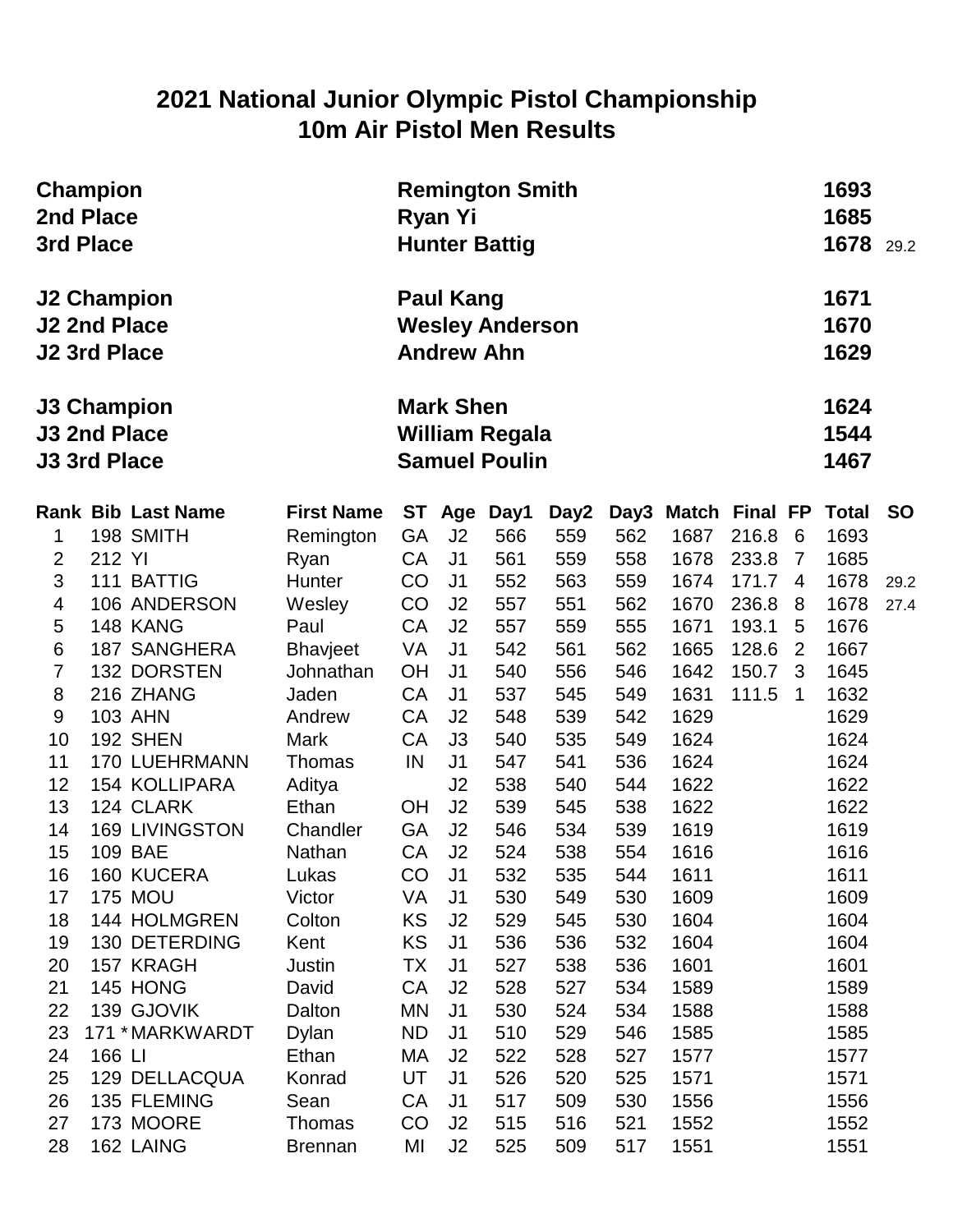| 29 | 168 LITTLE            | Robert          | ТX        | J <sub>1</sub> | 511 | 514 | 520 | 1545 | 1545 |
|----|-----------------------|-----------------|-----------|----------------|-----|-----|-----|------|------|
| 30 | 184 REGALA            | William         | VA        | J3             | 517 | 512 | 515 | 1544 | 1544 |
| 31 | 113 BENFIELD          | Keegan          | UT        | J <sub>1</sub> | 512 | 511 | 520 | 1543 | 1543 |
| 32 | 191 SHEA              | Connor          | VA        | J2             | 508 | 514 | 520 | 1542 | 1542 |
| 33 | <b>158 KRAUCHANKA</b> | Kanstantsin     | MA        | J2             | 509 | 509 | 523 | 1541 | 1541 |
| 34 | 114 BERRY             | Justin          | <b>VA</b> | J2             | 507 | 500 | 523 | 1530 | 1528 |
| 35 | <b>163 LANGERAK</b>   | Evan            | MN        | J2             | 502 | 516 | 512 | 1530 | 1530 |
| 36 | 195 SIWKO             | Gerik           | FL.       | J <sub>1</sub> | 507 | 507 | 515 | 1529 | 1532 |
| 37 | <b>156 KOWALSKI</b>   | Alan            | <b>AZ</b> | J <sub>1</sub> | 513 | 504 | 511 | 1528 | 1540 |
| 38 | 112 BEDORD            | <b>Bryce</b>    | MT        | J2             | 500 | 503 | 500 | 1503 | 1514 |
| 39 | 182 POOLE             | Cooper          | OH        | J <sub>1</sub> | 504 | 496 | 500 | 1500 | 1503 |
| 40 | <b>151 KIM</b>        | Abraham         | MA        | J2             | 505 | 487 | 500 | 1492 | 1495 |
| 41 | 126 CONVERSE          | Andrew          | CO        | J2             | 478 | 496 | 514 | 1488 | 1492 |
| 42 | 147 JARDINES          | Ethan           | <b>VA</b> | J <sub>1</sub> | 489 | 491 | 505 | 1485 | 1481 |
| 43 | 141 GREENHAW          | Ethan           | VA        | J <sub>1</sub> | 489 | 489 | 500 | 1478 | 1471 |
| 44 | 208 WILLITS           | Cameron         | <b>AZ</b> | J <sub>1</sub> | 500 | 485 | 485 | 1470 | 1467 |
| 45 | 183 POULIN            | Samuel          | ME        | J3             | 494 | 482 | 491 | 1467 | 1244 |
| 46 | 110 BAGASRA           | Ammar           | <b>MA</b> | J3             | 480 | 491 | 489 | 1460 | 1460 |
| 47 | 137 GALKA             | Alexander       | <b>NY</b> | J3             | 496 | 467 | 491 | 1454 | 1454 |
| 48 | 167 LINN              | William         | CO        | J2             | 484 | 487 | 474 | 1445 | 1445 |
| 49 | 150 KASSA             | <b>Theodore</b> | <b>AZ</b> | J <sub>1</sub> | 482 | 485 | 469 | 1436 | 1428 |
| 50 | <b>193 SHORTRIDGE</b> | Ayden           | <b>MO</b> | J2             | 471 | 490 | 467 | 1428 | 1422 |
| 51 | 174 MOORE             | Caleb           | CO        | J <sub>1</sub> | 456 | 486 | 480 | 1422 | 1422 |
| 52 | 181 PONDER            | Robert          | GA        | J2             | 478 | 477 | 434 | 1389 | 1389 |
| 53 | <b>116 BIRD</b>       | Henry           | <b>KS</b> | J3             | 451 | 476 | 462 | 1389 | 1389 |
| 54 | 120 CERRONE           | Landon          | VA        | J3             | 450 | 440 | 475 | 1365 | 1365 |
| 55 | 201 STROUSE           | Tristan         | <b>AK</b> | J3             | 459 | 444 | 459 | 1362 | 1362 |
| 56 | 190 SEVILLA           | Enmanuelle      | <b>SC</b> | J <sub>1</sub> | 430 | 459 | 463 | 1352 | 1352 |
| 57 | 131 DONG              | Adney           | CA        | J2             | 446 | 453 | 446 | 1345 | 1345 |
| 58 | 202 SULLIVAN          | George          | МA        | J2             | 404 | 455 | 479 | 1338 | 1338 |
| 59 | 118 BRENNAN           | Zachary         | MA        | J2             | 437 | 442 | 451 | 1330 | 1330 |
| 60 | <b>159 KREB</b>       | <b>Brahm</b>    | CO        | J2             | 471 | 466 | dns | 937  | 937  |

\* Competitor 171 received 2 pt penalty Day 1 per rule 6.7.9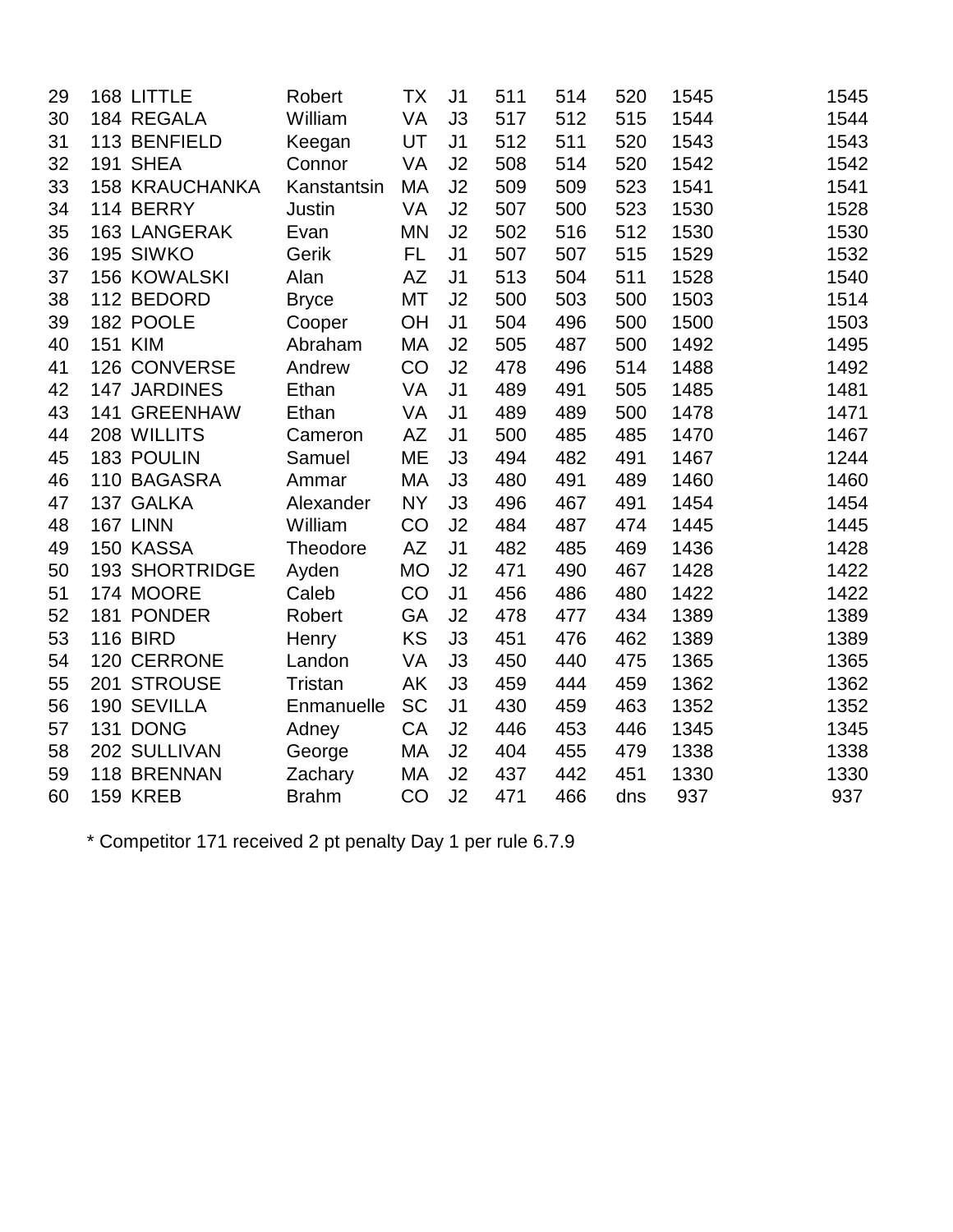### **2021 National Junior Olympic Pistol Championship 10m Air Pistol Women Results**

| <b>Champion</b><br>2nd Place<br>3rd Place                        |        |                           |                   |           | <b>Katelyn Abeln</b><br><b>Suman Sanghera</b><br><b>Annabell Yi</b>                         |                      | 1700<br>1688<br>1683 |            |              |          |              |                      |           |
|------------------------------------------------------------------|--------|---------------------------|-------------------|-----------|---------------------------------------------------------------------------------------------|----------------------|----------------------|------------|--------------|----------|--------------|----------------------|-----------|
| <b>J2 2nd Place</b><br><b>J2 3rd Place</b>                       |        | <b>J2 Champion</b>        |                   |           | <b>Ada Korkhin</b><br><b>Emily Yoder</b>                                                    | <b>Katherine Ahn</b> |                      |            |              |          |              | 1643<br>1642<br>1636 |           |
| <b>J3 Champion</b><br><b>J3 2nd Place</b><br><b>J3 3rd Place</b> |        |                           |                   |           | 1640<br><b>Jenny Noh</b><br><b>Mehr Chanda</b><br>1636<br>1602<br><b>Karsen Kirkpatrick</b> |                      |                      |            |              |          |              |                      |           |
|                                                                  |        | <b>Rank Bib Last Name</b> | <b>First Name</b> |           |                                                                                             | ST Age Day1          | Day2                 | Day3       | Match        | Final FP |              | <b>Total</b>         | <b>SO</b> |
| 1                                                                |        | 101 ABELN                 | Katelyn           | GA        | J <sub>1</sub>                                                                              | 561                  | 570                  | 561        | 1692         | 239.9    | 8            | 1700                 |           |
| $\overline{2}$                                                   |        | 186 SANGHERA              | Suman             | VA        | J <sub>2</sub>                                                                              | 549                  | 571                  | 561        | 1681         | 234.0    | 7            | 1688                 |           |
| 3                                                                | 210 YI |                           | Annabell          | <b>CA</b> | J <sub>2</sub>                                                                              | 556                  | 562                  | 559        | 1677         | 213.0    | 6            | 1683                 |           |
| $\overline{\mathbf{4}}$                                          |        | <b>155 KORKHIN</b>        | Ada               | МA        | J <sub>2</sub>                                                                              | 555                  | 551                  | 537        | 1643         | 171.2    | 4            | 1647                 | 29.0      |
| 5                                                                |        | <b>102 AHN</b>            | Katherine         | <b>CA</b> | J <sub>2</sub>                                                                              | 550                  | 543                  | 549        | 1642         | 191.4    | 5            | 1647                 | 29.8      |
| $\,6$                                                            |        | <b>178 NOH</b>            | Jenny             | <b>CA</b> | J3                                                                                          | 546                  | 548                  | 546        | 1640         | 109.2    | $\mathbf{1}$ | 1641                 |           |
| $\overline{7}$                                                   |        | 121 CHANDA                | Mehr              | ТX        | J3                                                                                          | 548                  | 547                  | 541        | 1636         | 147.9    | 3            | 1639                 |           |
| $\bf 8$                                                          |        | 165 LEVERETT              | Abbie             | GA        | J <sub>1</sub>                                                                              | 544                  | 549                  | 543        | 1636         | 129.4    | 2            | 1638                 |           |
| $9\,$                                                            |        | 213 YODER                 | Emily             | <b>ND</b> | J <sub>2</sub>                                                                              | 557                  | 541                  | 538        | 1636         |          |              | 1636                 |           |
| 10                                                               |        | <b>152 KIM</b>            | Gina              | CA        | J <sub>2</sub>                                                                              | 536                  | 533                  | 534        | 1603         |          |              | 1603                 |           |
| 11                                                               |        | <b>153 KIRKPATRICK</b>    | Karsen            | <b>TX</b> | J <sub>3</sub>                                                                              | 522                  | 538                  | 542        | 1602         |          |              | 1602                 |           |
| 12                                                               |        | 108 BAE                   | Chloe             | CA        | J3                                                                                          | 531                  | 533                  | 537        | 1601         |          |              | 1601                 |           |
| 13                                                               |        | 104 ALLEN-CAMP            | Cassie            | <b>TX</b> | J <sub>2</sub>                                                                              | 531                  | 534                  | 534        | 1599         |          |              | 1599                 |           |
| 14                                                               |        | 133 FETZER                | Abby              | CO        | J <sub>2</sub>                                                                              | 543                  | 501                  | 544        | 1588         |          |              | 1588                 |           |
| 15<br>16                                                         |        | 209 WYGANS                | Makenzieanne VA   | KS        | J <sub>1</sub><br>J2                                                                        | 536<br>518           | 523<br>519           | 525<br>537 | 1584<br>1574 |          |              | 1584<br>1574         |           |
| 17                                                               | 211 YI | 176 MUELLER               | Leah              | CA        | J <sub>2</sub>                                                                              | 518                  | 531                  | 522        | 1571         |          |              | 1571                 |           |
| 18                                                               |        | 122 CINENSE               | Angela<br>Waverly | ID        | J <sub>1</sub>                                                                              | 531                  | 521                  | 515        | 1567         |          |              | 1567                 |           |
| 19                                                               |        | 204 TATE                  | Wyndi             | MT        | J <sub>2</sub>                                                                              | 530                  | 519                  | 509        | 1558         |          |              | 1558                 |           |
| 20                                                               |        | 177 NEVIN                 | Soraya            | MI        | J <sub>1</sub>                                                                              | 523                  | 519                  | 510        | 1552         |          |              | 1552                 |           |
| 21                                                               |        | 119 CAMP                  | Camryn            | ТX        | J <sub>2</sub>                                                                              | 508                  | 529                  | 509        | 1546         |          |              | 1546                 |           |
| 22                                                               |        | 140 GJOVIK                | Saige             | MN        | J2                                                                                          | 502                  | 513                  | 525        | 1540         |          |              | 1485                 |           |
| 23                                                               |        | 172 MEYER                 | Kayla             | ТX        | J2                                                                                          | 498                  | 519                  | 515        | 1532         |          |              | 1485                 |           |
| 24                                                               |        | 149 KASSA                 | Julia             | AZ        | J <sub>1</sub>                                                                              | 482                  | 521                  | 521        | 1524         |          |              | 1488                 |           |
| 25                                                               |        | 143 HALTIWANGER Clarissa  |                   | <b>SC</b> | J <sub>2</sub>                                                                              | 505                  | 509                  | 509        | 1523         |          |              | 1529                 |           |
| 26                                                               |        | 107 BADGLEY               | Laney             | <b>NE</b> | J <sub>1</sub>                                                                              | 500                  | 511                  | 507        | 1518         |          |              | 1530                 |           |
| 27                                                               |        | 105 ALVAREZ               | Christina         | VA        | J <sub>2</sub>                                                                              | 501                  | 508                  | 507        | 1516         |          |              | 1524                 |           |
| 28                                                               |        | 196 SLAUBAUGH             | Kaitlin           | <b>ND</b> | J <sub>1</sub>                                                                              | 503                  | 501                  | 510        | 1514         |          |              | 1523                 |           |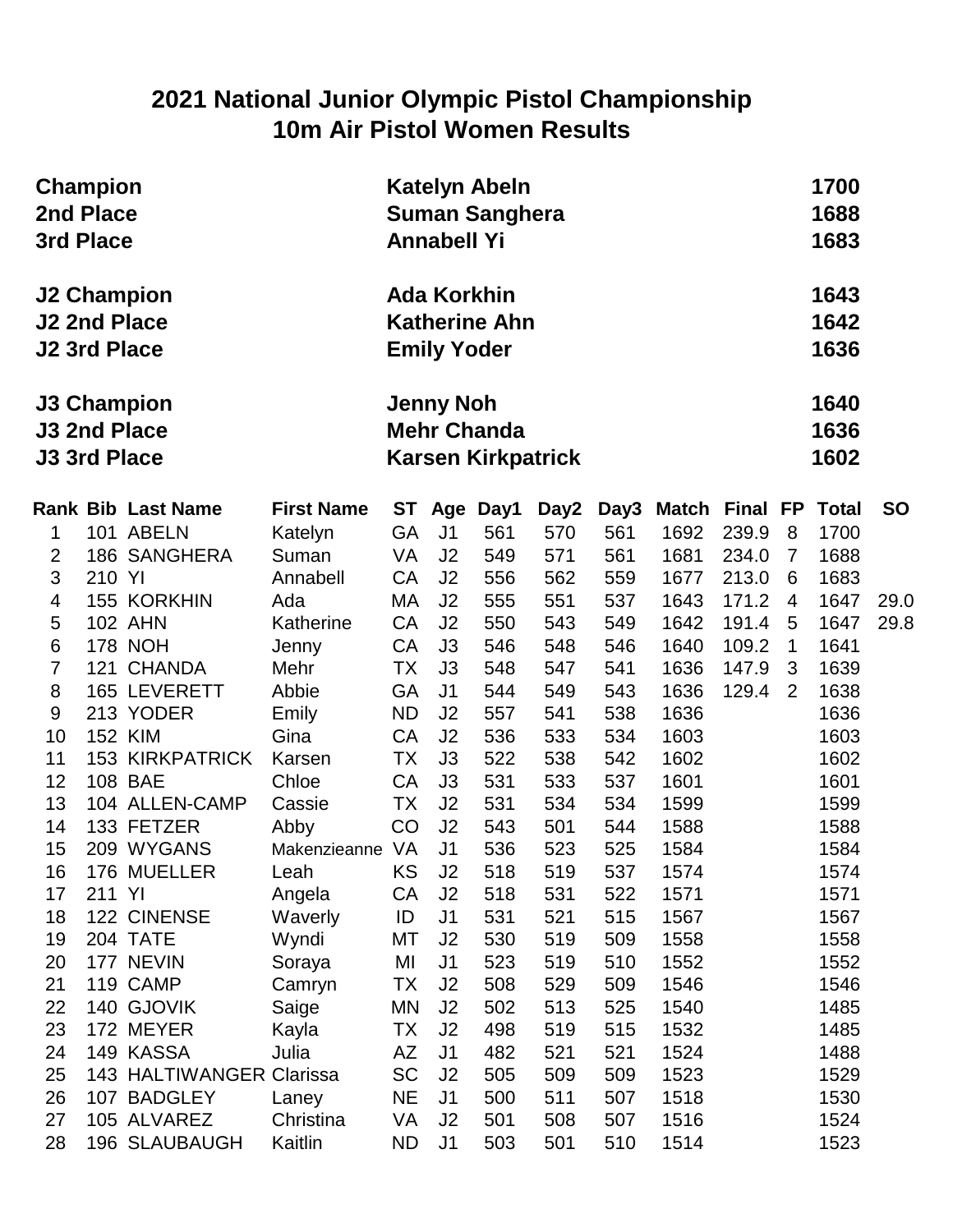| 29 |     | 123 CINENSE           | Sarah    | ID        | J2             | 513 | 497 | 503 | 1513 | 1518 |
|----|-----|-----------------------|----------|-----------|----------------|-----|-----|-----|------|------|
| 30 |     | 125 CLONINGER         | Rebecca  | МT        | J <sub>1</sub> | 502 | 499 | 507 | 1508 | 1513 |
| 31 |     | 138 GIBSON            | Dakota   | МT        | J2             | 503 | 493 | 504 | 1500 | 1516 |
| 32 |     | 128 CRAWFORD          | Vivien   | ME        | J2             | 498 | 488 | 509 | 1495 | 1500 |
| 33 |     | 127 COSGROVE          | Emily    | <b>NY</b> | J2             | 484 | 507 | 501 | 1492 | 1500 |
| 34 |     | 117 BRADLEY           | Willow   | МA        | J2             | 488 | 499 | 499 | 1486 | 1492 |
| 35 |     | <b>161 KULL</b>       | Mia      | MI        | J2             | 486 | 503 | 496 | 1485 | 1486 |
| 36 |     | 179 NOTHNAGLE         | Valerie  | <b>PA</b> | J3             | 489 | 491 | 501 | 1481 | 1478 |
| 37 |     | 205 TORRENCE          | Megan    | CO        | J2             | 492 | 483 | 496 | 1471 | 1470 |
| 38 |     | 142 HAIBY             | Kaytlin  | ΜN        | J2             | 479 | 481 | 509 | 1469 | 1458 |
| 39 |     | 146* IOFFE            | Grace    | <b>CT</b> | J2             | 494 | 486 | 478 | 1458 | 1458 |
| 40 |     | <b>197 SLAUBAUGH</b>  | Kyla     | <b>ND</b> | J2             | 484 | 482 | 488 | 1454 | 1454 |
| 41 |     | <b>188 SCHOENDUBE</b> | Alaina   | CO        | J3             | 496 | 454 | 485 | 1435 | 1435 |
| 42 |     | 215 ZHANG             | Kathy    | DL        | J2             | 480 | 461 | 483 | 1424 | 1424 |
| 43 |     | 136 FOSHEE            | Lindsey  | AK        | J <sub>1</sub> | 454 | 475 | 492 | 1421 | 1421 |
| 44 |     | 134 FLEMING           | Mia      | CA        | J2             | 470 | 460 | 491 | 1421 | 1421 |
| 45 |     | 199 SMITH             | Ashleigh | MI        | J2             | 475 | 468 | 463 | 1406 | 1406 |
| 46 |     | 203 SYLVIA            | Ava      | CO        | J2             | 475 | 470 | 447 | 1392 | 1392 |
| 47 |     | <b>164 LEHMKUHLER</b> | Kylee    | <b>NE</b> | J <sub>1</sub> | 468 | 453 | 457 | 1378 | 1378 |
| 48 |     | 200 SMITH             | Aubreigh | MI        | J3             | 478 | 452 | 448 | 1378 | 1378 |
| 49 |     | 189 SEILER            | Larissa  | MI        | J2             | 441 | 448 | 478 | 1367 | 1367 |
| 50 |     | 214 YODER             | Alexis   | <b>ND</b> | J3             | 453 | 450 | 457 | 1360 | 1360 |
| 51 |     | 206 VEATCH            | Dot      | CO        | J3             | 459 | 428 | 428 | 1315 | 1315 |
| 52 | 115 | <b>BERRY</b>          | Haley    | VA        | J3             | 420 | 444 | 447 | 1311 | 1311 |
| 53 |     | 194 SINGH             | Saanvi   | IL        | J3             | 422 | 396 | 426 | 1244 | 1244 |
| 54 |     | <b>180 PAUTZKE</b>    | Isabella | CO        | J3             | 431 | 396 | 389 | 1216 | 1216 |

\* Competitor 146 received 2 pt penalty Day 3 per rule 6.7.9